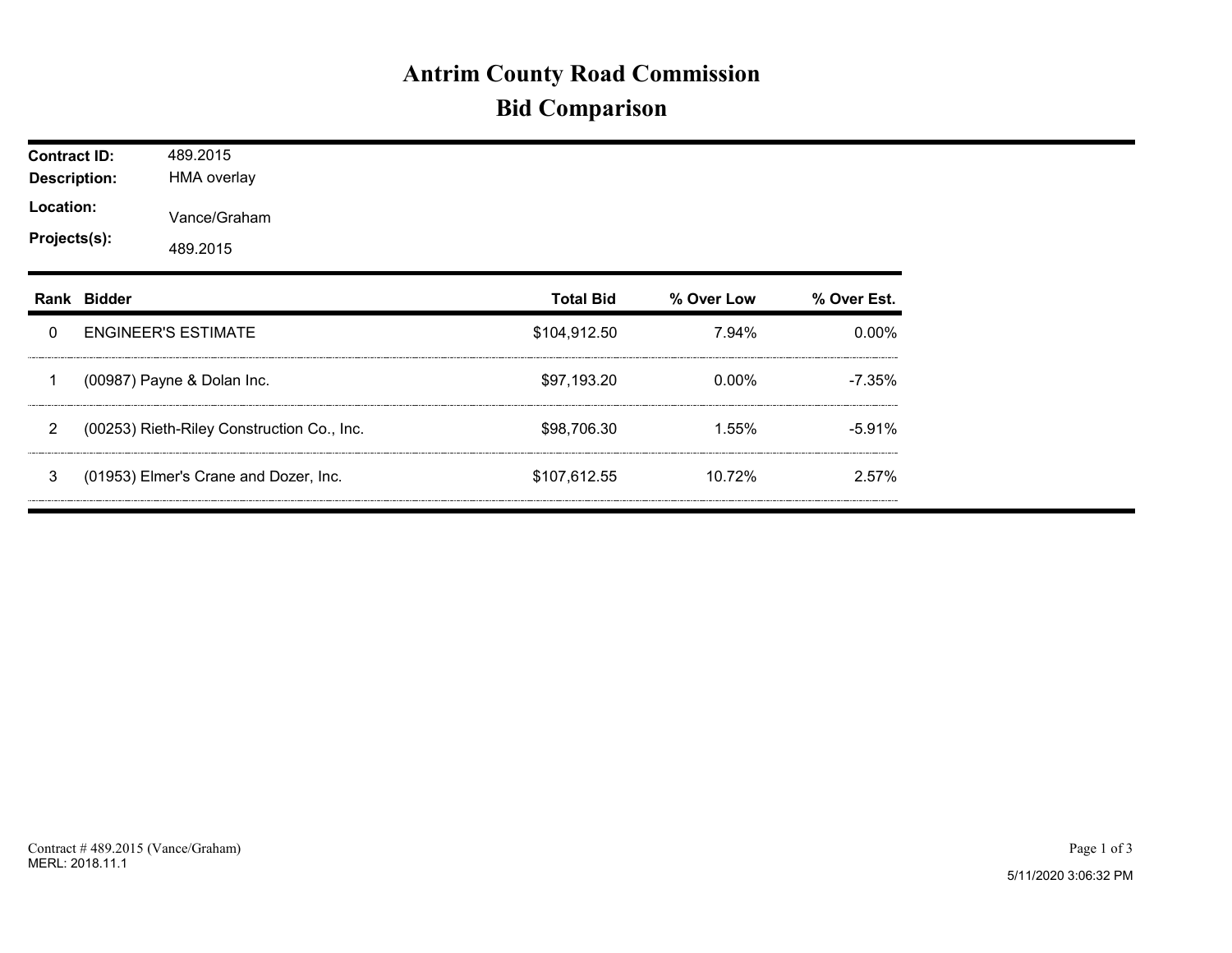| Line               | Pay Item Code<br><b>Quantity Units</b> |                | <b>ENGINEER'S ESTIMATE</b><br>(0) |                  | (1) Payne & Dolan Inc. |                  | (2) Rieth-Riley Construction Co.,<br>Inc. |                  |             |
|--------------------|----------------------------------------|----------------|-----------------------------------|------------------|------------------------|------------------|-------------------------------------------|------------------|-------------|
| <b>Description</b> |                                        |                |                                   | <b>Bid Price</b> | Total                  | <b>Bid Price</b> | <b>Total</b>                              | <b>Bid Price</b> | Total       |
| 0001               | 1500001                                |                | 1 LSUM                            | \$5,000.00       | \$5,000.00             | \$5,000.00       | \$5,000.00]                               | \$5,000.00       | \$5,000.00] |
|                    | Mobilization, Max \$5,000              |                |                                   |                  |                        |                  |                                           |                  |             |
| 0002               | 5010002                                | 233            | Syd                               | \$2.50           | \$582.50               | \$14.00          | \$3,262.00                                | \$10.00          | \$2,330.00  |
|                    | Cold Milling HMA Surface               |                |                                   |                  |                        |                  |                                           |                  |             |
| 0003               | 5010056                                | 1,354          | Ton                               | \$70.00          | \$94,780.00            | \$62.80          | \$85,031.20                               | \$65.95          | \$89,296.30 |
| <b>HMA, 5E1</b>    |                                        |                |                                   |                  |                        |                  |                                           |                  |             |
| 0004               | 8120140                                | $\overline{2}$ | Ea                                | \$200.00         | \$400.00               | \$100.00         | \$200.00                                  | \$150.00         | \$300.00    |
|                    | Lighted Arrow, Type C, Furn            |                |                                   |                  |                        |                  |                                           |                  |             |
| 0005               | 8120141                                | $\overline{a}$ | Ea                                | \$100.00         | \$200.00               | \$100.00         | \$200.00                                  | \$5.00           | \$10.00     |
|                    | Lighted Arrow, Type C, Oper            |                |                                   |                  |                        |                  |                                           |                  |             |
| 0006               | 8120170                                |                | 1 LSUM                            | \$2,000.00       | \$2,000.00]            | \$1,700.00       | \$1,700.00                                | \$825.00         | \$825.00    |
|                    | <b>Minor Traf Devices</b>              |                |                                   |                  |                        |                  |                                           |                  |             |
| 0007               | 8120350                                | 150            | Sft                               | \$2.00           | \$300.00               | \$1.00           | \$150.00                                  | \$2.00           | \$300.00    |
|                    | Sign, Type B, Temp, Prismatic, Furn    |                |                                   |                  |                        |                  |                                           |                  |             |
| 0008               | 8120351                                | 150            | Sft                               | \$1.00           | \$150.00               | \$1.00           | \$150.00                                  | \$1.00           | \$150.00    |
|                    | Sign, Type B, Temp, Prismatic, Oper    |                |                                   |                  |                        |                  |                                           |                  |             |
| 0009               | 8120370                                |                | 1 LSUM                            | \$1,500.00       | \$1,500.00             | \$1,500.00       | \$1,500.00                                | \$495.00         | \$495.00    |
|                    | <b>Traf Regulator Control</b>          |                |                                   |                  |                        |                  |                                           |                  |             |
| <b>Bid Totals:</b> |                                        |                |                                   |                  | \$104,912.50           |                  | \$97,193.20                               |                  | \$98,706.30 |